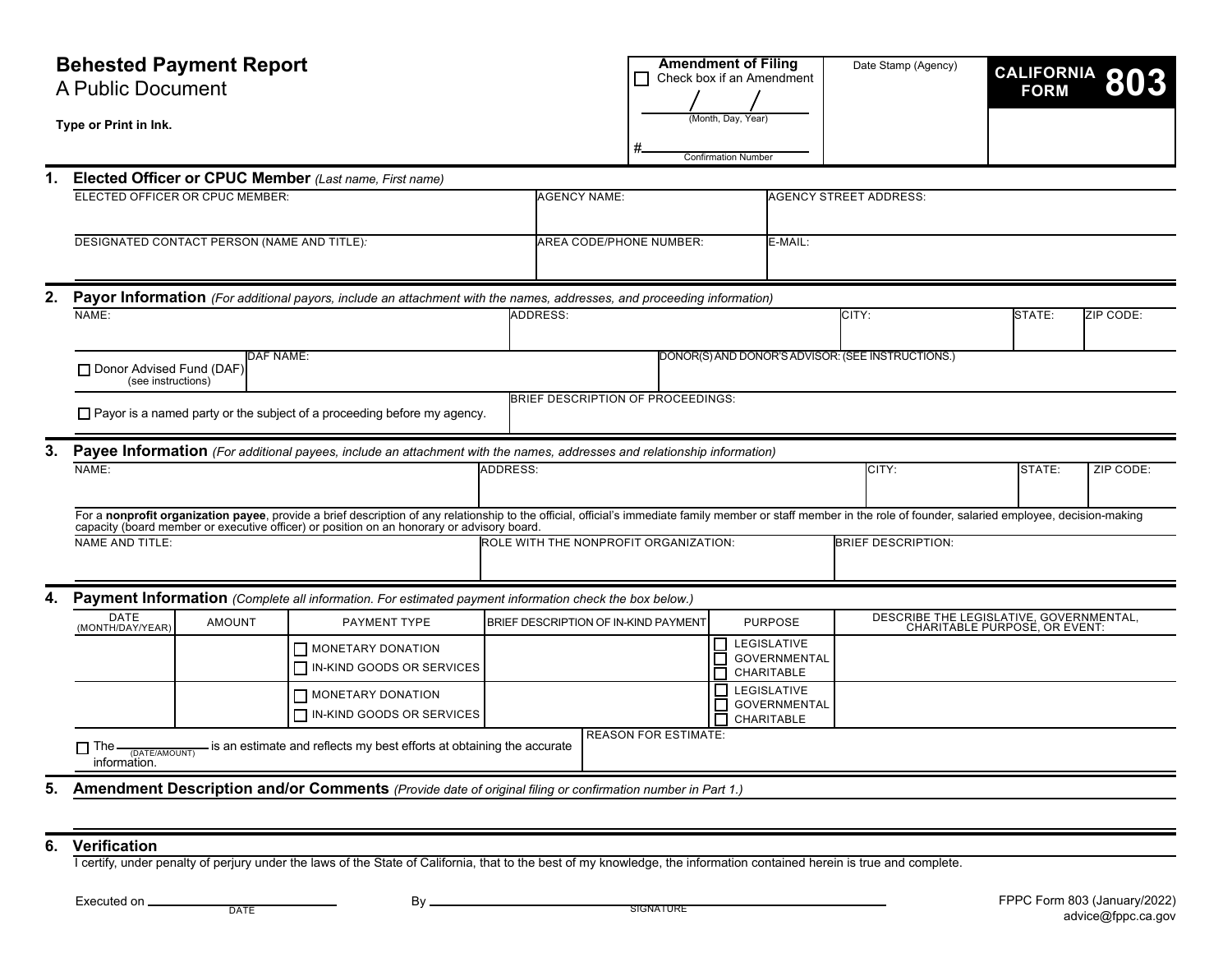

Form 803 is used by elected officers and members of the California Public Utilities Commission (CPUC) to disclose payments made at their behest, principally for legislative, governmental, or charitable purposes. This form was prepared by the Fair Political Practices Commission (FPPC) and is available at *[www.fppc.ca.gov](https://www.fppc.ca.gov)*.

## **When to File**

File Form 803 within 30 days following the date on which the payment(s) meets or exceeds five thousand dollars (\$5,000) in the aggregate from a single source in a calendar year (Gov. Code Section 84224.). Once a single source has made a behested payment of \$5,000 or more during the calendar year, subsequent payments of any amount from that source must be reported. The behesting official must timely request payment information from a payee in order to comply with the reporting requirements. (See the sample request for information, below.)

**Amendments:** Where estimated payment information is provided, the official must file an amended Form 803 within 10 days of receiving the accurate information.

## **Where to File**

**State Officials:** The official's **state agency** must receive Form 803 within 30 days of the date of the behested payment is made. Within 30 days after receipt of the report, the state agency must forward a copy to the FPPC at:

1102 Q Street, Suite 3000, Sacramento, CA 95811

Fax: 916-322-0883, E-mail: [Form803@fppc.ca.gov.](mailto:Form803@fppc.ca.gov)

*E-filing Option:* State officials may e-file at: [Form 803](https://smartforms.fppc.ca.gov/) 

Do not forward a hard copy to the FPPC when using e-file or duplicate forms may be recorded.

**Local Officials:** The official's **local agency** must receive Form 803 within 30 days of the date the behested payment is made. Within 30 days after receipt of the report, the agency must forward a copy to the filing officer who receives the official's original campaign statements. *Local officials do not file with the FPPC.* 

 82004.5. These payments are not for campaign **General Information:** Behested payments are payments made principally for legislative, governmental, or charitable purposes under Government Code Section purposes and any personal benefit may constitute a gift to the official subject to the applicable gift limit.

Generally, a payment is made at the behest if it is requested, solicited, or suggested by the official, or otherwise made to a person in cooperation, consultation, coordination with, or at the consent of, the elected officer or CPUC member (Gov. Code Section 82041.3.). This also includes payments behested by the official's agent or employee on the official's behalf.

**Exception:** If the behested payment is made by a state, local, or federal government agency and is principally for legislative or governmental purposes, the payment does not have to be reported.

**Privacy Information Notice:** Information requested by the FPPC is required by and used to administer and enforce the Political Reform Act. Failure to provide information may be a violation subject to administrative, criminal, or civil penalties. All reports and statements are public records available for inspection and reproduction. If you have any question regarding this notice, please contact General Counsel at 1102 Q Street, Suite 3000, Sacramento, CA 95811 or (916) 322-5660.

## **Instructions**

Mark the **amendment box** only if changing information on a previously filed Form 803 and include the date of the original filing or confirmation number.

**Part 1 - Identification:** Identify the official's name, agency, address, and contact information.

Part 2 - Payor Information: Disclose the name and address of the person making the payment. A business address is acceptable.

#### **For Payments From a Donor Advised Fund (DAF):**

Disclose the sponsoring organization's name and address, check the Donor Advised Fund box, disclose the name of the DAF and name of the donor's advisor, if the advisor exercised discretion in making the payment. Where there are multiple donors, the official may list only the donors that exercised advisory privileges over the DAF for the payment.

The official has a duty to report the above information with as much specificity as the official knows or can determine by inquiring with the sponsoring organization. Anonymous DAFs and donors must be disclosed as such. (See Behested Payment Reporting Fact Sheet for additional information.)

**For all Payments:** Check the box if the payor is a named party or subject of a proceeding, such as one involving a contract, license, permit, other entitlement, or nongeneral legislation before the official's agency at the time of the payment or within 12 months prior and provide a brief description.

**Part 3 - Payee Information:** Identify the name and address of the person receiving the payment, if applicable. A business address is acceptable.

**For a nonprofit organization payee:** When the official, official's immediate family member or campaign staff member or officeholder staff member is a founder, salaried employee, in a decision-making capacity (board member or executive officer) or position on an honorary or advisory board in regard to the payee's organization, identify the person's name, title, role, and provide a brief description.

**Part 4 - Payment Information:** Disclose the payment date and amount. Check one box to identify the type of payment. For donated in-kind goods or services use the fair market value (FMV) and provide a description of the good or service. Identify the charitable, legislative or governmental purpose and provide a specific description of the event or purpose of the payment.